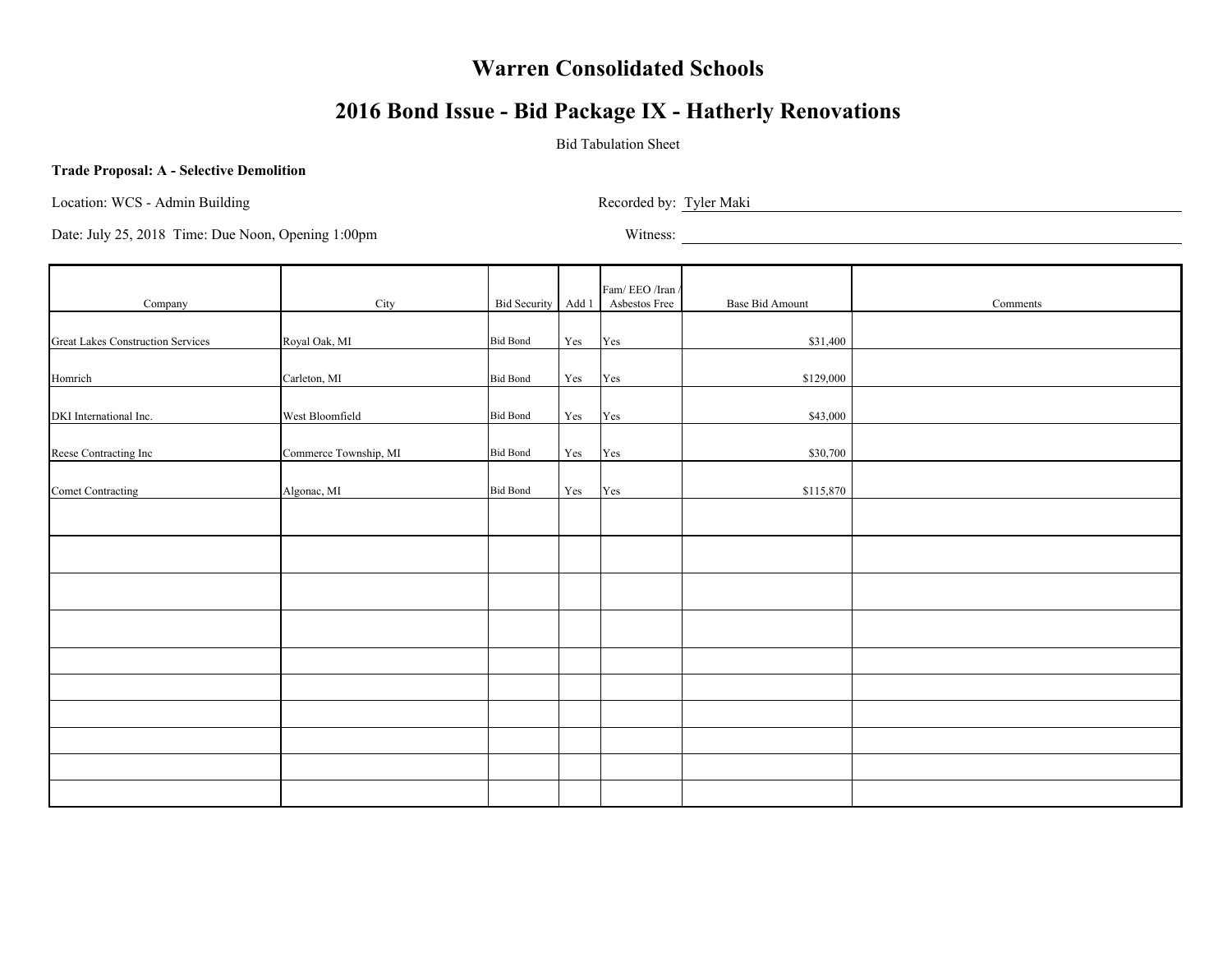# **2016 Bond Issue - Bid Package IX - Hatherly Renovations**

### Bid Tabulation Sheet

#### **Trade Proposal: B - Sitework and Concrete**

Location: WCS - Admin Building Recorded by: Tyler Maki

|                  |              |                 |          | Fam/EEO/Iran/                    |                        |                                 |
|------------------|--------------|-----------------|----------|----------------------------------|------------------------|---------------------------------|
| Company          | City         |                 |          | Bid Security Add 1 Asbestos Free | <b>Base Bid Amount</b> | Comments                        |
| 6-K Construction | Brighton, MI |                 |          |                                  |                        | Not Read. Bid Bond Not Executed |
|                  |              |                 |          |                                  |                        |                                 |
| <b>Brencal</b>   | Warren, MI   | <b>Bid Bond</b> | Yes      | Yes                              | \$79,000               |                                 |
| Midtown Group    | Detroit, MI  | <b>Bid Bond</b> | $\rm No$ | Yes                              | \$65,300               |                                 |
|                  |              |                 |          |                                  |                        |                                 |
|                  |              |                 |          |                                  |                        |                                 |
|                  |              |                 |          |                                  |                        |                                 |
|                  |              |                 |          |                                  |                        |                                 |
|                  |              |                 |          |                                  |                        |                                 |
|                  |              |                 |          |                                  |                        |                                 |
|                  |              |                 |          |                                  |                        |                                 |
|                  |              |                 |          |                                  |                        |                                 |
|                  |              |                 |          |                                  |                        |                                 |
|                  |              |                 |          |                                  |                        |                                 |
|                  |              |                 |          |                                  |                        |                                 |
|                  |              |                 |          |                                  |                        |                                 |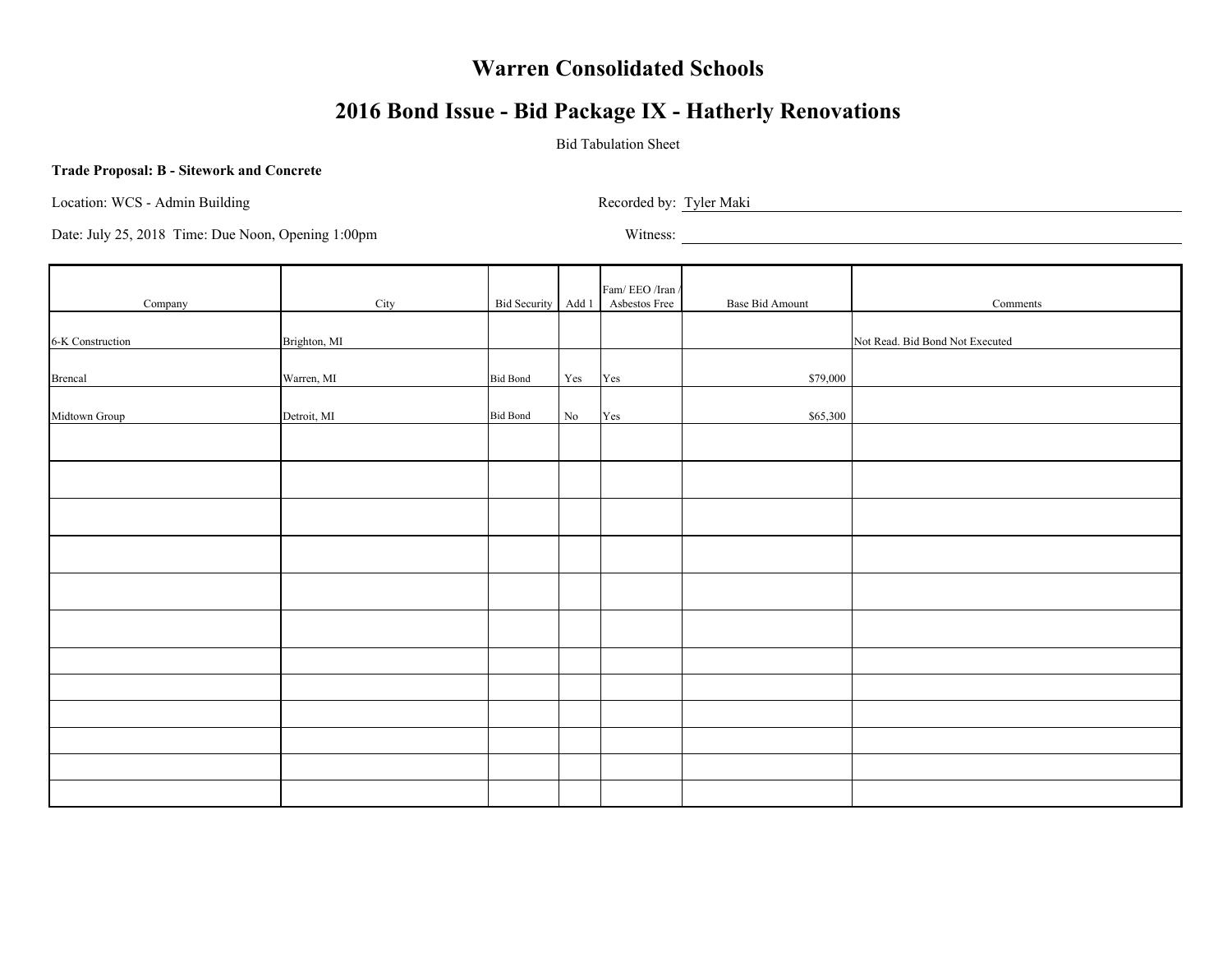# **2016 Bond Issue - Bid Package IX - Hatherly Renovations**

### Bid Tabulation Sheet

#### **Trade Proposal: C - Masonry**

Location: WCS - Admin Building Recorded by: Tyler Maki

| Company                 | City           |                 |     | Fam/ EEO /Iran /<br>Bid Security Add 1 Asbestos Free | Base Bid Amount | Comments |
|-------------------------|----------------|-----------------|-----|------------------------------------------------------|-----------------|----------|
| Brothers and Bricks LLC | New Hudson, MI | <b>Bid Bond</b> | Yes | Yes                                                  | \$179,721       |          |
|                         |                |                 |     |                                                      |                 |          |
|                         |                |                 |     |                                                      |                 |          |
|                         |                |                 |     |                                                      |                 |          |
|                         |                |                 |     |                                                      |                 |          |
|                         |                |                 |     |                                                      |                 |          |
|                         |                |                 |     |                                                      |                 |          |
|                         |                |                 |     |                                                      |                 |          |
|                         |                |                 |     |                                                      |                 |          |
|                         |                |                 |     |                                                      |                 |          |
|                         |                |                 |     |                                                      |                 |          |
|                         |                |                 |     |                                                      |                 |          |
|                         |                |                 |     |                                                      |                 |          |
|                         |                |                 |     |                                                      |                 |          |
|                         |                |                 |     |                                                      |                 |          |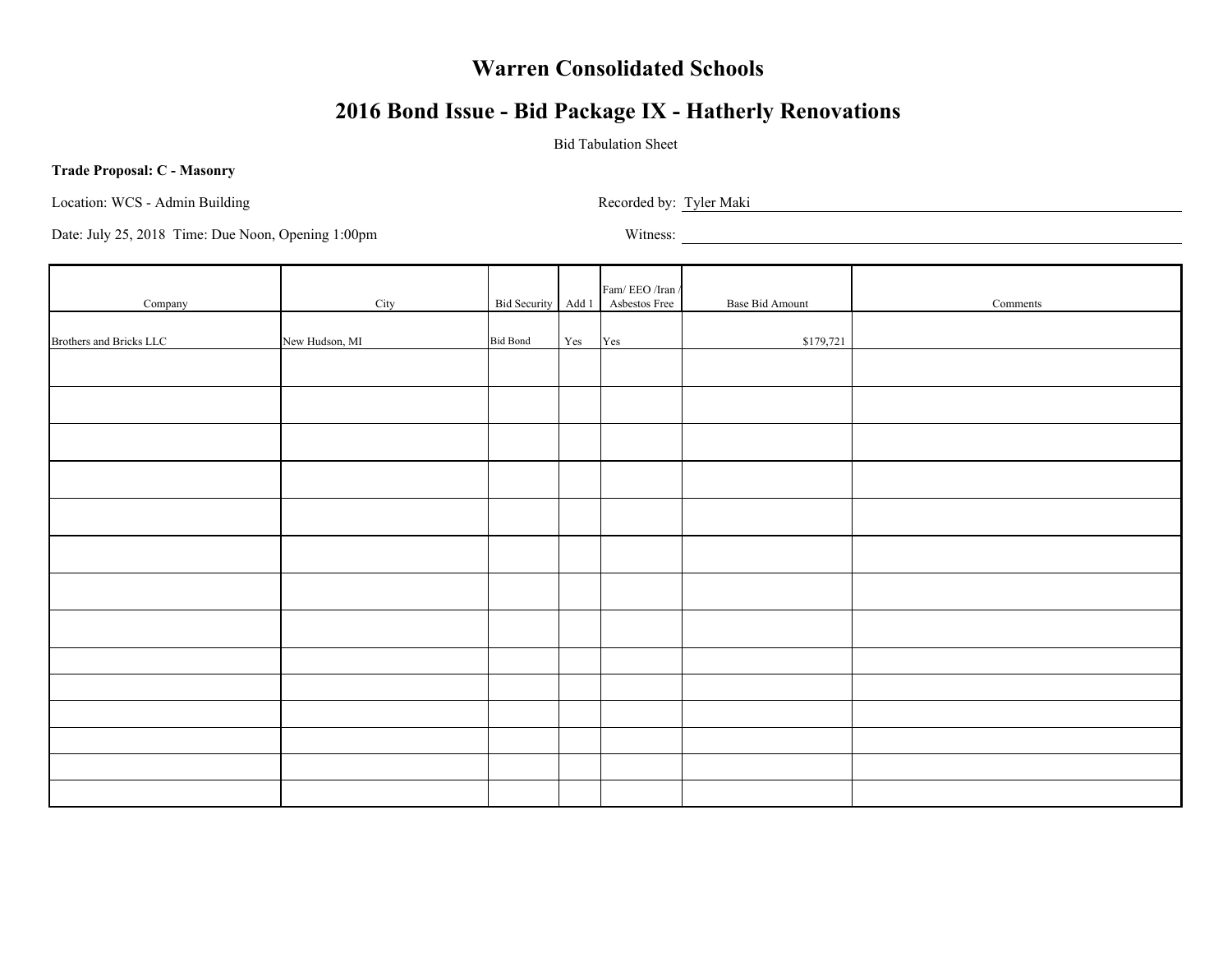# **2016 Bond Issue - Bid Package IX - Hatherly Renovations**

### Bid Tabulation Sheet

#### **Trade Proposal: D - Structural and Miscellaneous Steel**

Location: WCS - Admin Building Recorded by: Tyler Maki Recorded by: Tyler Maki

| Company           | City        |           |                      | $Fam/$ EEO /Iran /<br>Bid Security Add 1 Asbestos Free | Base Bid Amount | Comments               |
|-------------------|-------------|-----------|----------------------|--------------------------------------------------------|-----------------|------------------------|
| Cass Erectors     | Livonia, MI | N/A       | $\operatorname{Yes}$ | Yes                                                    | \$7,400         |                        |
|                   |             |           |                      |                                                        |                 |                        |
| Nelson Iron Works | Detroit, MI | $\rm N/A$ | $\rm No$             | Yes                                                    |                 | \$9,500 Clarifications |
|                   |             |           |                      |                                                        |                 |                        |
|                   |             |           |                      |                                                        |                 |                        |
|                   |             |           |                      |                                                        |                 |                        |
|                   |             |           |                      |                                                        |                 |                        |
|                   |             |           |                      |                                                        |                 |                        |
|                   |             |           |                      |                                                        |                 |                        |
|                   |             |           |                      |                                                        |                 |                        |
|                   |             |           |                      |                                                        |                 |                        |
|                   |             |           |                      |                                                        |                 |                        |
|                   |             |           |                      |                                                        |                 |                        |
|                   |             |           |                      |                                                        |                 |                        |
|                   |             |           |                      |                                                        |                 |                        |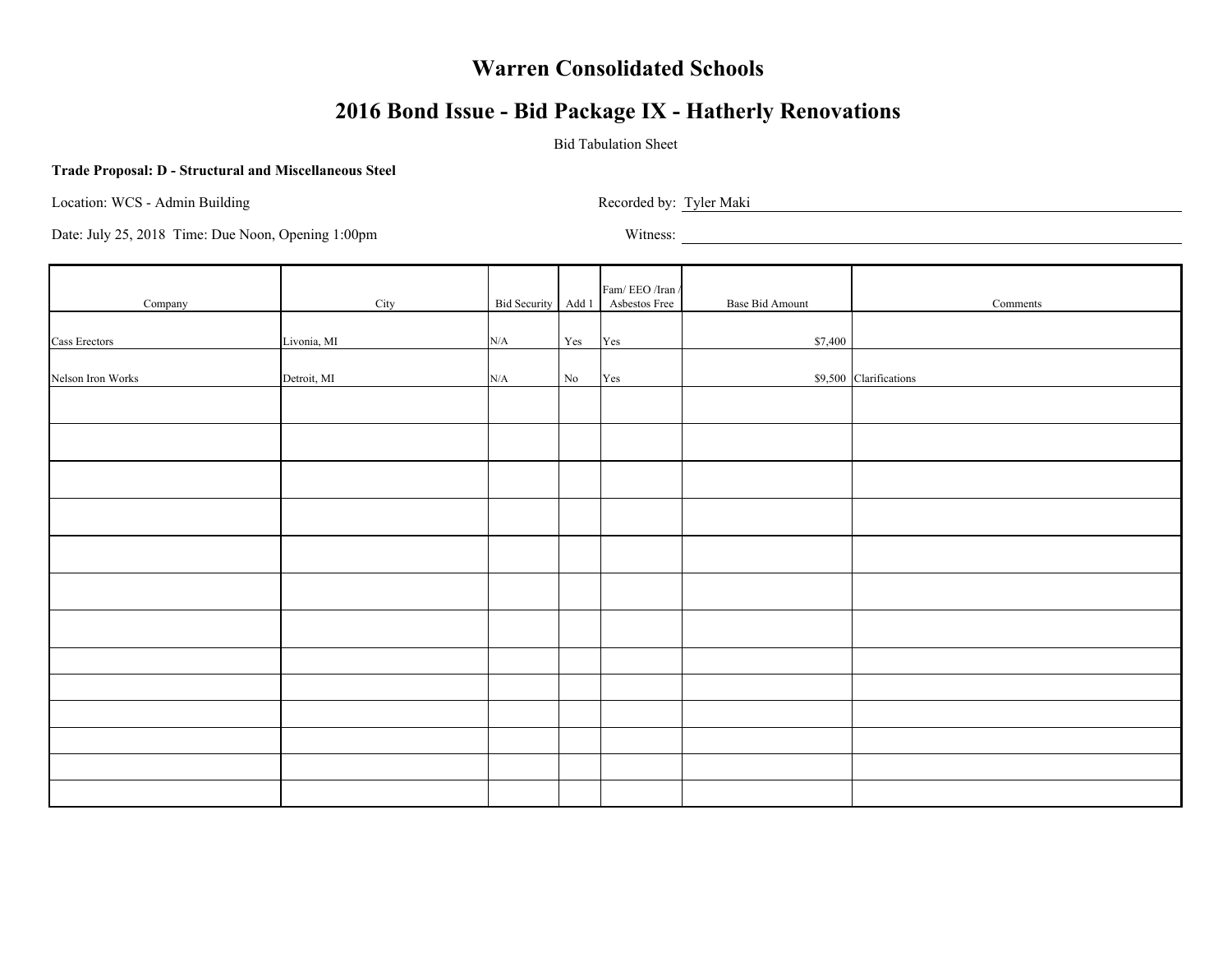# **2016 Bond Issue - Bid Package IX - Hatherly Renovations**

### Bid Tabulation Sheet

#### **Trade Proposal: E - Carpentry**

Location: WCS - Admin Building Recorded by: Tyler Maki

| Company        | City                |                 |                      | $\mbox{Fam}/\mbox{EEO}/\mbox{Iran}/$<br>Bid Security Add 1 Asbestos Free | Base Bid Amount | Comments |
|----------------|---------------------|-----------------|----------------------|--------------------------------------------------------------------------|-----------------|----------|
| Wally Kosorski | Shelby Township, MI | <b>Bid Bond</b> | $\operatorname{Yes}$ | $\operatorname{Yes}$                                                     | \$239,690       |          |
|                |                     |                 |                      |                                                                          |                 |          |
|                |                     |                 |                      |                                                                          |                 |          |
|                |                     |                 |                      |                                                                          |                 |          |
|                |                     |                 |                      |                                                                          |                 |          |
|                |                     |                 |                      |                                                                          |                 |          |
|                |                     |                 |                      |                                                                          |                 |          |
|                |                     |                 |                      |                                                                          |                 |          |
|                |                     |                 |                      |                                                                          |                 |          |
|                |                     |                 |                      |                                                                          |                 |          |
|                |                     |                 |                      |                                                                          |                 |          |
|                |                     |                 |                      |                                                                          |                 |          |
|                |                     |                 |                      |                                                                          |                 |          |
|                |                     |                 |                      |                                                                          |                 |          |
|                |                     |                 |                      |                                                                          |                 |          |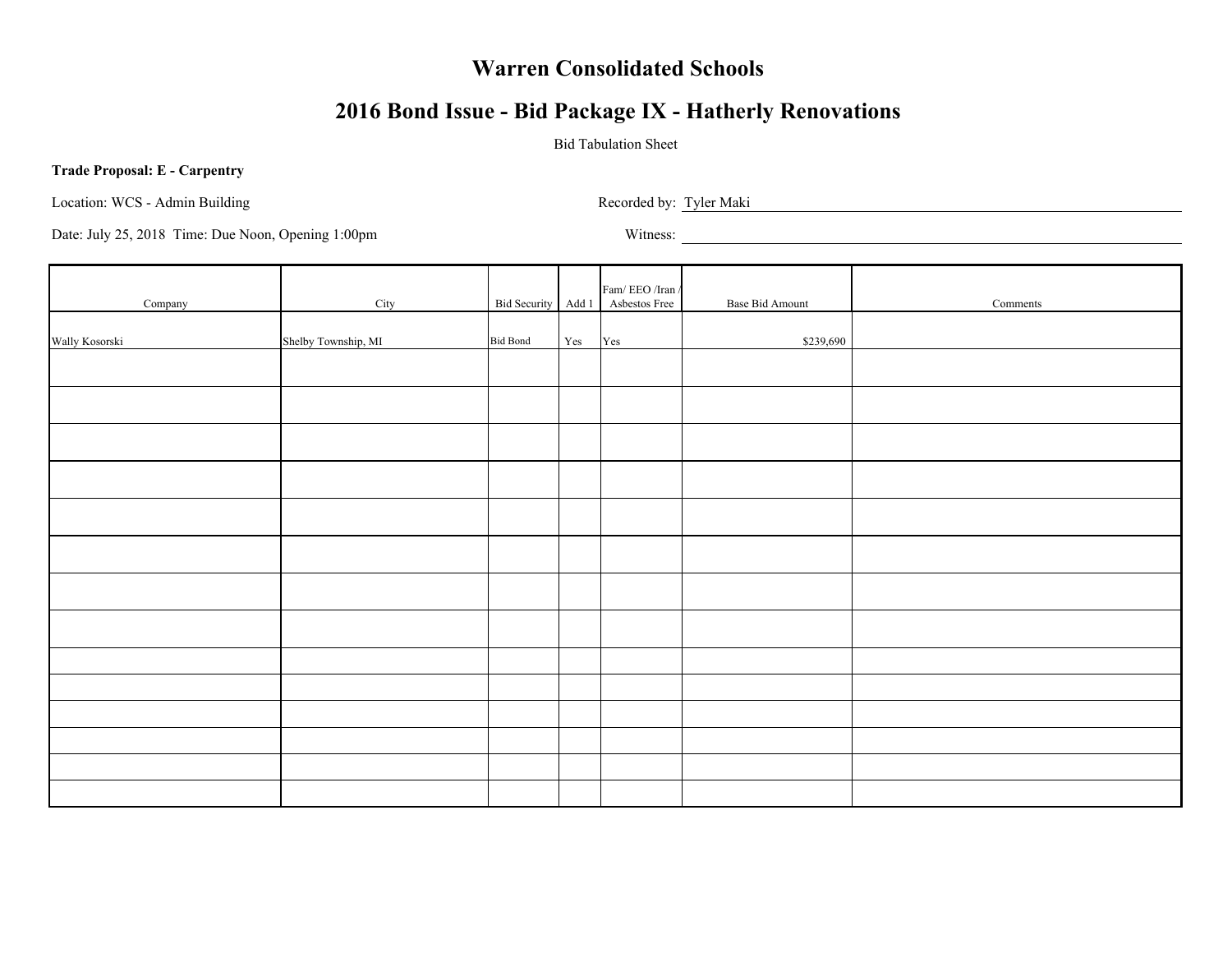# **2016 Bond Issue - Bid Package IX - Hatherly Renovations**

### Bid Tabulation Sheet

#### **Trade Proposal: F - Gypsum, Acousticsl Ceilings & Partitions**

Location: WCS - Admin Building Recorded by: Tyler Maki

| Company                        | City                |                 |                      | Fam/EEO/Iran/<br>Bid Security Add 1 Asbestos Free | <b>Base Bid Amount</b> | Comments                |
|--------------------------------|---------------------|-----------------|----------------------|---------------------------------------------------|------------------------|-------------------------|
| City Renovation and Trim, Inc. | Auburn Hills, MI    | <b>Bid Bond</b> | $\operatorname{Yes}$ |                                                   | \$102,460              |                         |
|                                |                     |                 |                      | Yes                                               |                        |                         |
| R.E. Leggette                  | Dearborn, MI        | <b>Bid Bond</b> | $\operatorname{Yes}$ | Yes                                               | \$104,821              |                         |
| Diversified Construction       | Rochester Hills, MI | <b>Bid Bond</b> | $\operatorname{Yes}$ | Yes                                               |                        | \$94,730 Clarifications |
|                                |                     |                 |                      |                                                   |                        |                         |
|                                |                     |                 |                      |                                                   |                        |                         |
|                                |                     |                 |                      |                                                   |                        |                         |
|                                |                     |                 |                      |                                                   |                        |                         |
|                                |                     |                 |                      |                                                   |                        |                         |
|                                |                     |                 |                      |                                                   |                        |                         |
|                                |                     |                 |                      |                                                   |                        |                         |
|                                |                     |                 |                      |                                                   |                        |                         |
|                                |                     |                 |                      |                                                   |                        |                         |
|                                |                     |                 |                      |                                                   |                        |                         |
|                                |                     |                 |                      |                                                   |                        |                         |
|                                |                     |                 |                      |                                                   |                        |                         |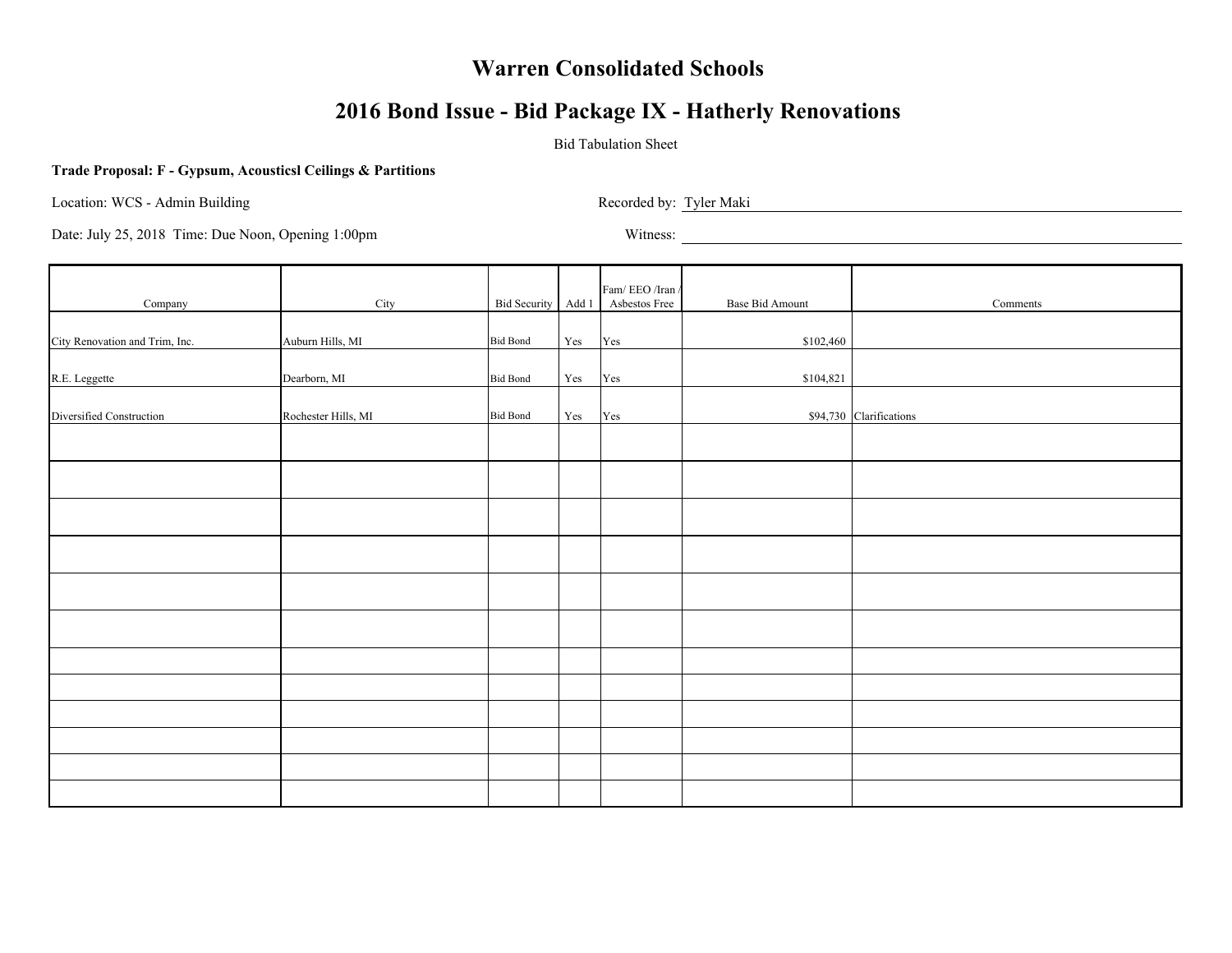# **2016 Bond Issue - Bid Package IX - Hatherly Renovations**

### Bid Tabulation Sheet

#### **Trade Proposal: G - Roofing**

Location: WCS - Admin Building Recorded by: Tyler Maki Recorded by: Tyler Maki

| Company                        | City                |     |                      | Fam/EEO/Iran/<br>Bid Security Add 1 Asbestos Free                                     | Base Bid Amount | Comments                |
|--------------------------------|---------------------|-----|----------------------|---------------------------------------------------------------------------------------|-----------------|-------------------------|
| Butcher & Butcher Construction | Rochester Hills, MI | N/A | $\operatorname{Yes}$ | Yes                                                                                   |                 | \$14,900 Clarifications |
| Newton Crane Roofing           | Pontiac, MI         | N/A | $\operatorname{Yes}$ | $\operatorname*{Yes}% \left( X\right) \equiv\operatorname*{Yes}(\mathbb{R}^{3}\left)$ |                 | \$12,550 Clarifications |
|                                |                     |     |                      |                                                                                       |                 |                         |
|                                |                     |     |                      |                                                                                       |                 |                         |
|                                |                     |     |                      |                                                                                       |                 |                         |
|                                |                     |     |                      |                                                                                       |                 |                         |
|                                |                     |     |                      |                                                                                       |                 |                         |
|                                |                     |     |                      |                                                                                       |                 |                         |
|                                |                     |     |                      |                                                                                       |                 |                         |
|                                |                     |     |                      |                                                                                       |                 |                         |
|                                |                     |     |                      |                                                                                       |                 |                         |
|                                |                     |     |                      |                                                                                       |                 |                         |
|                                |                     |     |                      |                                                                                       |                 |                         |
|                                |                     |     |                      |                                                                                       |                 |                         |
|                                |                     |     |                      |                                                                                       |                 |                         |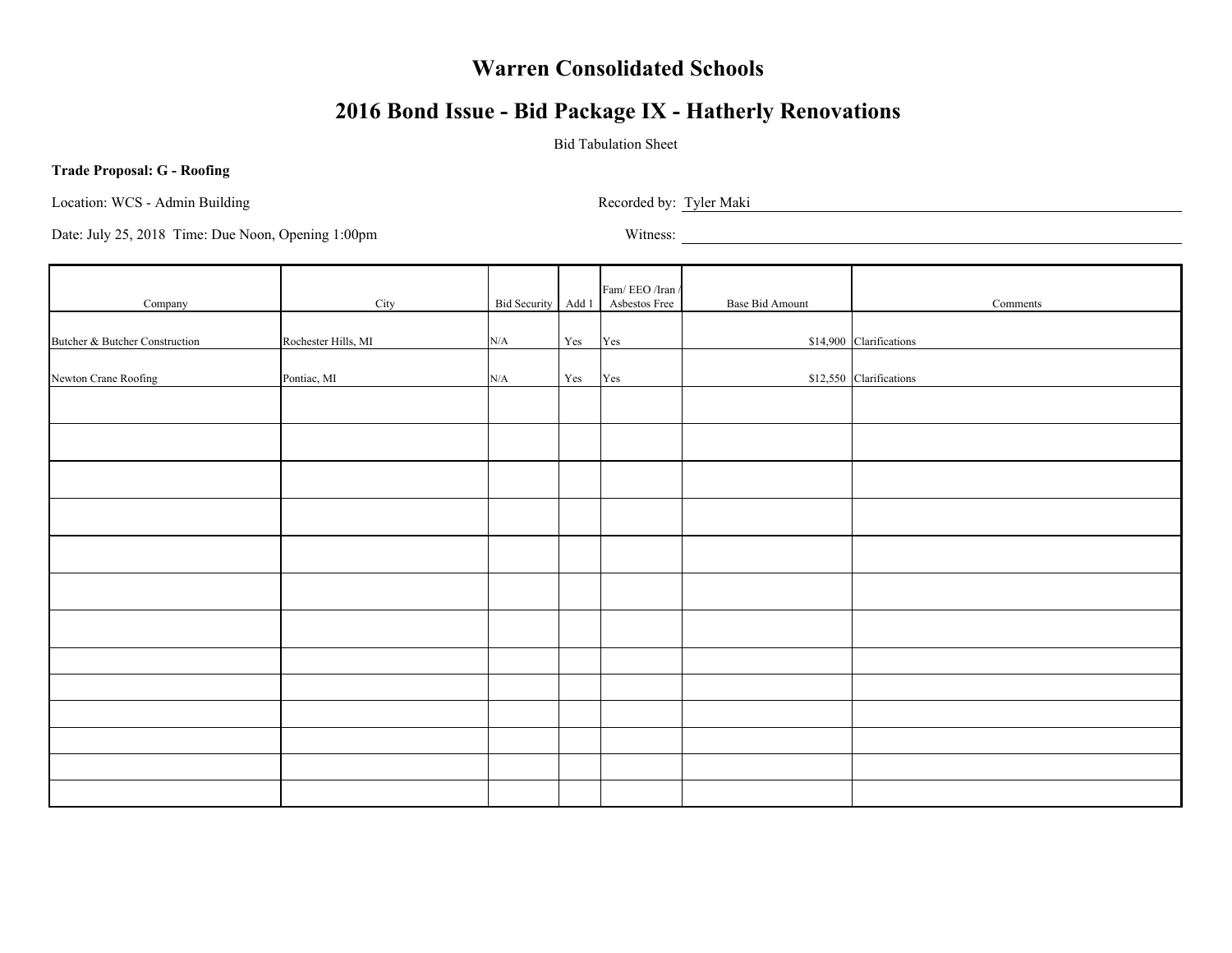# **2016 Bond Issue - Bid Package IX - Hatherly Renovations**

### Bid Tabulation Sheet

#### **Trade Proposal: H - Glass, Glazing, and Aluminum Work**

Location: WCS - Admin Building Recorded by: Tyler Maki

| Company               | City        |           |     | Fam/EEO/Iran/<br>Bid Security Add 1 Asbestos Free                                     | Base Bid Amount | Comments |
|-----------------------|-------------|-----------|-----|---------------------------------------------------------------------------------------|-----------------|----------|
| Glasco Corporation    | Detroit, MI | $\rm N/A$ | Yes | Yes                                                                                   | \$16,189        |          |
| Calvin & Company Inc. | Flint, MI   | $\rm N/A$ | Yes | $\operatorname*{Yes}% \left( X\right) \equiv\operatorname*{Yes}(\mathbb{R}^{3}\left)$ | \$13,840        |          |
|                       |             |           |     |                                                                                       |                 |          |
|                       |             |           |     |                                                                                       |                 |          |
|                       |             |           |     |                                                                                       |                 |          |
|                       |             |           |     |                                                                                       |                 |          |
|                       |             |           |     |                                                                                       |                 |          |
|                       |             |           |     |                                                                                       |                 |          |
|                       |             |           |     |                                                                                       |                 |          |
|                       |             |           |     |                                                                                       |                 |          |
|                       |             |           |     |                                                                                       |                 |          |
|                       |             |           |     |                                                                                       |                 |          |
|                       |             |           |     |                                                                                       |                 |          |
|                       |             |           |     |                                                                                       |                 |          |
|                       |             |           |     |                                                                                       |                 |          |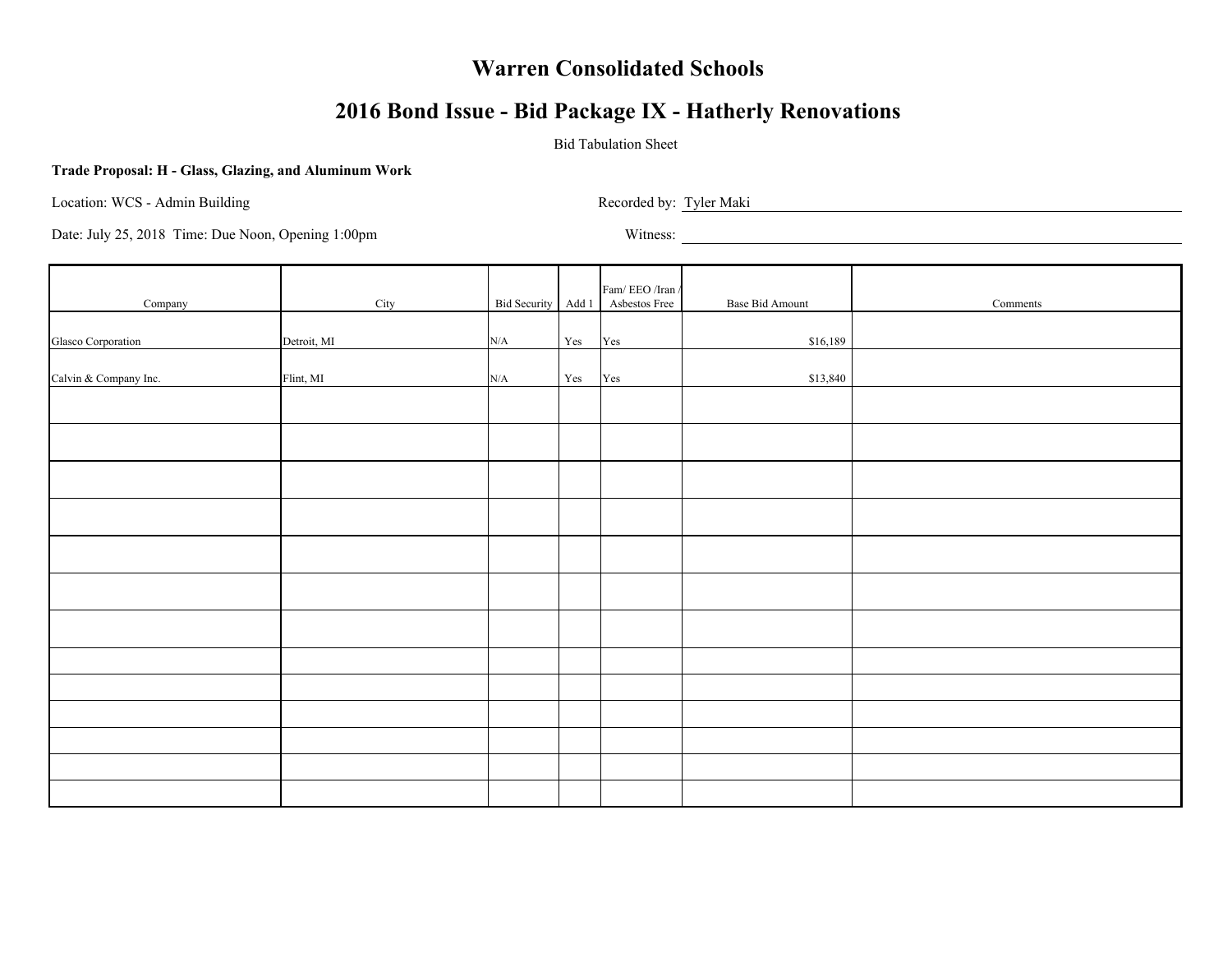# **2016 Bond Issue - Bid Package IX - Hatherly Renovations**

### Bid Tabulation Sheet

#### **Trade Proposal: I - Hard Tile**

Location: WCS - Admin Building Recorded by: Tyler Maki Recorded by: Tyler Maki Recorded by: Tyler Maki Recorded by: Tyler Maki Recorded by: Tyler Maki Recorded by: Tyler Maki Recorded by: Tyler Maki Recorded by: Tyler Maki

| Company             | City           |                 |     | Fam/EEO/Iran/<br>Bid Security Add 1 Asbestos Free | Base Bid Amount | Comments                |
|---------------------|----------------|-----------------|-----|---------------------------------------------------|-----------------|-------------------------|
| Shores Tile Co. Inc | Roseville, MI  | <b>Bid Bond</b> | Yes | Yes                                               |                 | \$86,000 Clarifications |
|                     |                |                 |     |                                                   |                 | \$68,800 Clarifications |
| <b>Boston Tile</b>  | Detroit, MI    | <b>Bid Bond</b> | Yes | Yes                                               |                 |                         |
| Artisan Tile        | Brighton, MI   | <b>Bid Bond</b> | Yes | Yes                                               | \$88,670        |                         |
| <b>Empire Tile</b>  | Eastpointe, MI | <b>Bid Bond</b> | Yes | Yes                                               | \$74,200        |                         |
|                     |                |                 |     |                                                   |                 |                         |
|                     |                |                 |     |                                                   |                 |                         |
|                     |                |                 |     |                                                   |                 |                         |
|                     |                |                 |     |                                                   |                 |                         |
|                     |                |                 |     |                                                   |                 |                         |
|                     |                |                 |     |                                                   |                 |                         |
|                     |                |                 |     |                                                   |                 |                         |
|                     |                |                 |     |                                                   |                 |                         |
|                     |                |                 |     |                                                   |                 |                         |
|                     |                |                 |     |                                                   |                 |                         |
|                     |                |                 |     |                                                   |                 |                         |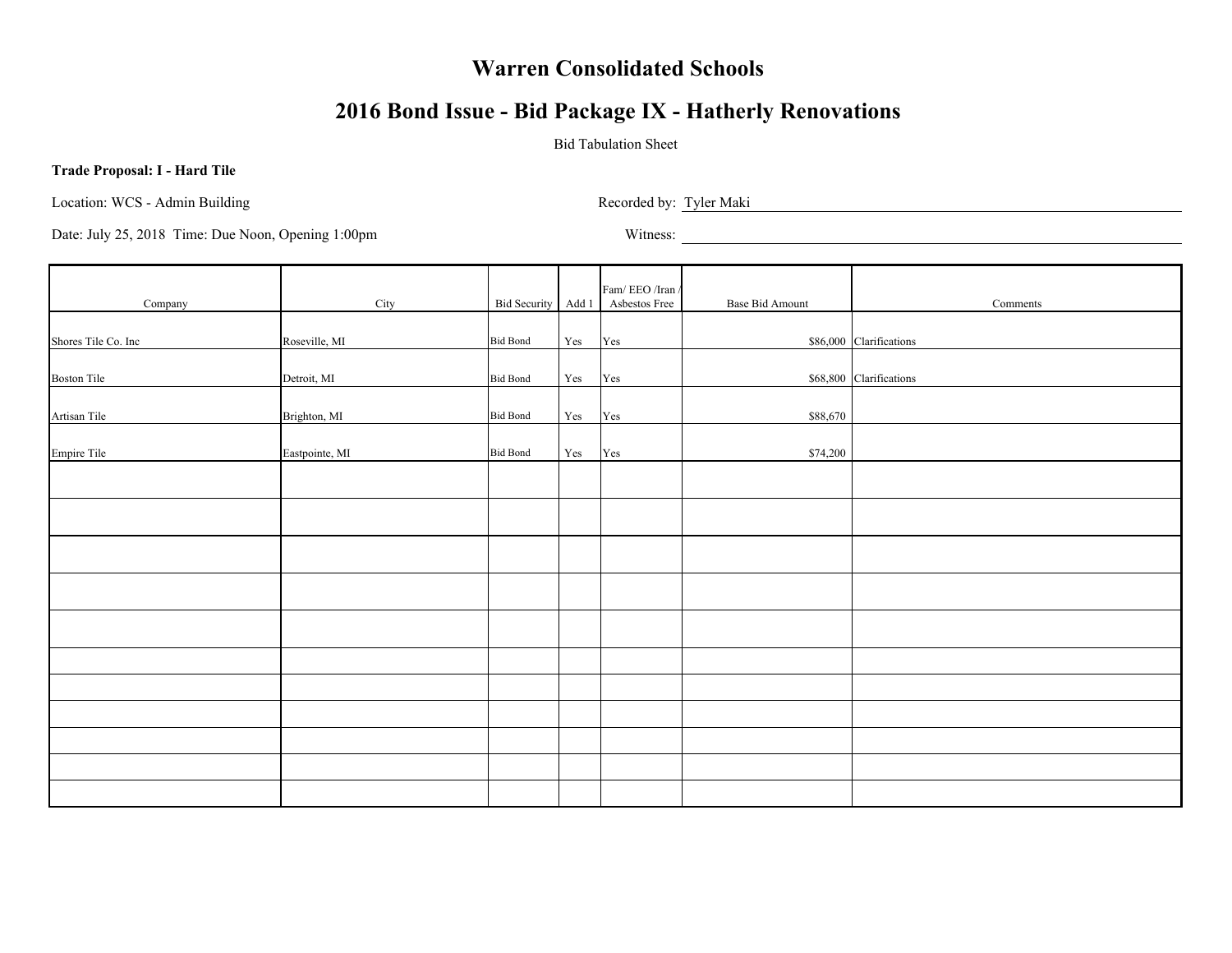# **2016 Bond Issue - Bid Package IX - Hatherly Renovations**

### Bid Tabulation Sheet

#### **Trade Proposal: J - Flooring**

Location: WCS - Admin Building Recorded by: Tyler Maki Recorded by: Tyler Maki

| Company               | City                 |                 |          | Fam/EEO/Iran/<br>Bid Security Add 1 Asbestos Free | <b>Base Bid Amount</b> | Comments                              |
|-----------------------|----------------------|-----------------|----------|---------------------------------------------------|------------------------|---------------------------------------|
| <b>Shock Brothers</b> | Roseville, MI        | <b>Bid Bond</b> | Yes      | Yes                                               | \$88,900               |                                       |
|                       |                      |                 |          |                                                   |                        |                                       |
| Continental Interiors | Troy, MI             | <b>Bid Bond</b> | $\rm No$ | Yes                                               | \$74,950               |                                       |
| <b>Turner Brooks</b>  | Madison Heights, MI  | <b>Bid Bond</b> | Yes      | Yes                                               |                        | \$50,450 Clarications                 |
| Conventional Carpet   | Sterling Heights, MI | <b>Bid Bond</b> | Yes      | Partly                                            |                        | \$56,889 Do not have EEO or D-4 Forms |
|                       |                      |                 |          |                                                   |                        |                                       |
|                       |                      |                 |          |                                                   |                        |                                       |
|                       |                      |                 |          |                                                   |                        |                                       |
|                       |                      |                 |          |                                                   |                        |                                       |
|                       |                      |                 |          |                                                   |                        |                                       |
|                       |                      |                 |          |                                                   |                        |                                       |
|                       |                      |                 |          |                                                   |                        |                                       |
|                       |                      |                 |          |                                                   |                        |                                       |
|                       |                      |                 |          |                                                   |                        |                                       |
|                       |                      |                 |          |                                                   |                        |                                       |
|                       |                      |                 |          |                                                   |                        |                                       |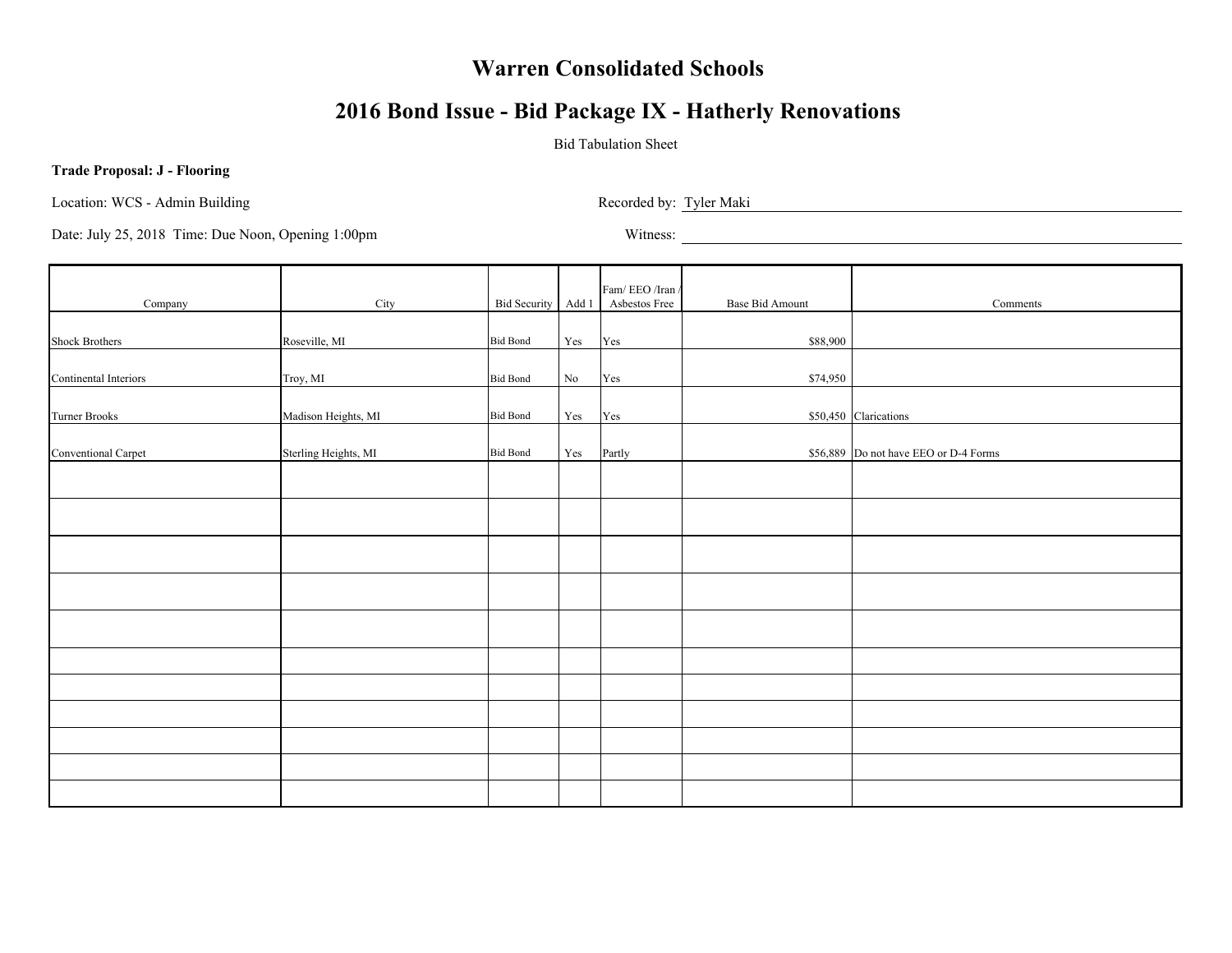# **2016 Bond Issue - Bid Package IX - Hatherly Renovations**

### Bid Tabulation Sheet

#### **Trade Proposal: K - Painting and Finishing**

Location: WCS - Admin Building Recorded by: Tyler Maki

| Company        | City            |                 |     | $\mbox{Fam}/\mbox{EEO}/\mbox{Iran}/$<br>Bid Security Add 1 Asbestos Free | Base Bid Amount | Comments |
|----------------|-----------------|-----------------|-----|--------------------------------------------------------------------------|-----------------|----------|
| Seven Brothers | Shelby Township | <b>Bid Bond</b> | Yes | Yes                                                                      | \$31,187        |          |
|                |                 |                 |     |                                                                          |                 |          |
|                |                 |                 |     |                                                                          |                 |          |
|                |                 |                 |     |                                                                          |                 |          |
|                |                 |                 |     |                                                                          |                 |          |
|                |                 |                 |     |                                                                          |                 |          |
|                |                 |                 |     |                                                                          |                 |          |
|                |                 |                 |     |                                                                          |                 |          |
|                |                 |                 |     |                                                                          |                 |          |
|                |                 |                 |     |                                                                          |                 |          |
|                |                 |                 |     |                                                                          |                 |          |
|                |                 |                 |     |                                                                          |                 |          |
|                |                 |                 |     |                                                                          |                 |          |
|                |                 |                 |     |                                                                          |                 |          |
|                |                 |                 |     |                                                                          |                 |          |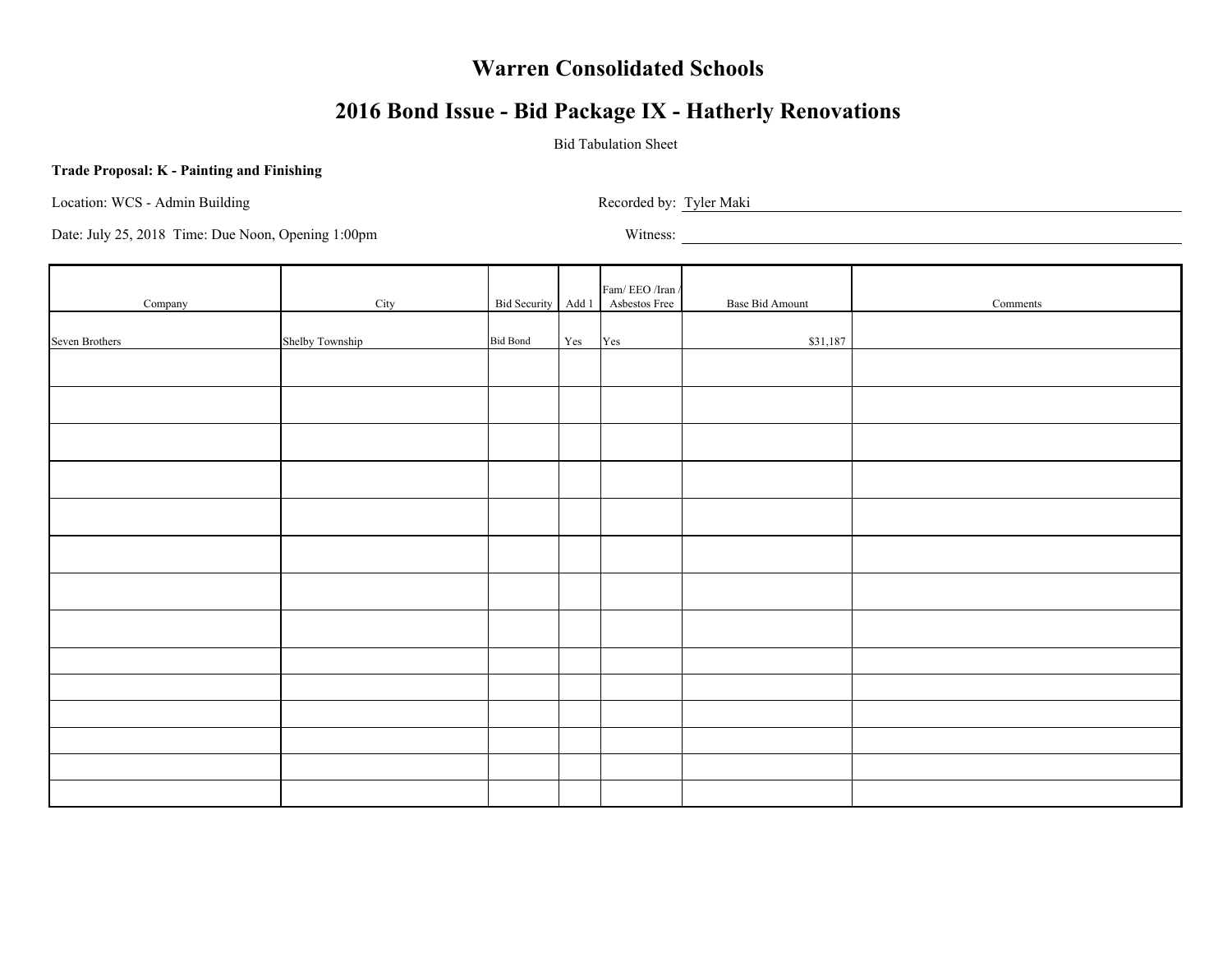# **2016 Bond Issue - Bid Package IX - Hatherly Renovations**

### Bid Tabulation Sheet

#### **Trade Proposal: L - Markerboards and Tackboards**

Location: WCS - Admin Building Recorded by: Tyler Maki Recorded by: Tyler Maki

| Company | City |  | $\ensuremath{\mathsf{Fam}}\xspace/\ensuremath{\mathsf{EEO}}\xspace/\ensuremath{\mathsf{Iran}}\xspace$ /<br>Bid Security Add 1 Asbestos Free | Base Bid Amount | Comments |
|---------|------|--|---------------------------------------------------------------------------------------------------------------------------------------------|-----------------|----------|
|         |      |  |                                                                                                                                             |                 |          |
|         |      |  |                                                                                                                                             |                 |          |
|         |      |  |                                                                                                                                             |                 |          |
|         |      |  |                                                                                                                                             |                 |          |
|         |      |  |                                                                                                                                             |                 |          |
|         |      |  |                                                                                                                                             |                 |          |
|         |      |  |                                                                                                                                             |                 |          |
|         |      |  |                                                                                                                                             |                 |          |
|         |      |  |                                                                                                                                             |                 |          |
|         |      |  |                                                                                                                                             |                 |          |
|         |      |  |                                                                                                                                             |                 |          |
|         |      |  |                                                                                                                                             |                 |          |
|         |      |  |                                                                                                                                             |                 |          |
|         |      |  |                                                                                                                                             |                 |          |
|         |      |  |                                                                                                                                             |                 |          |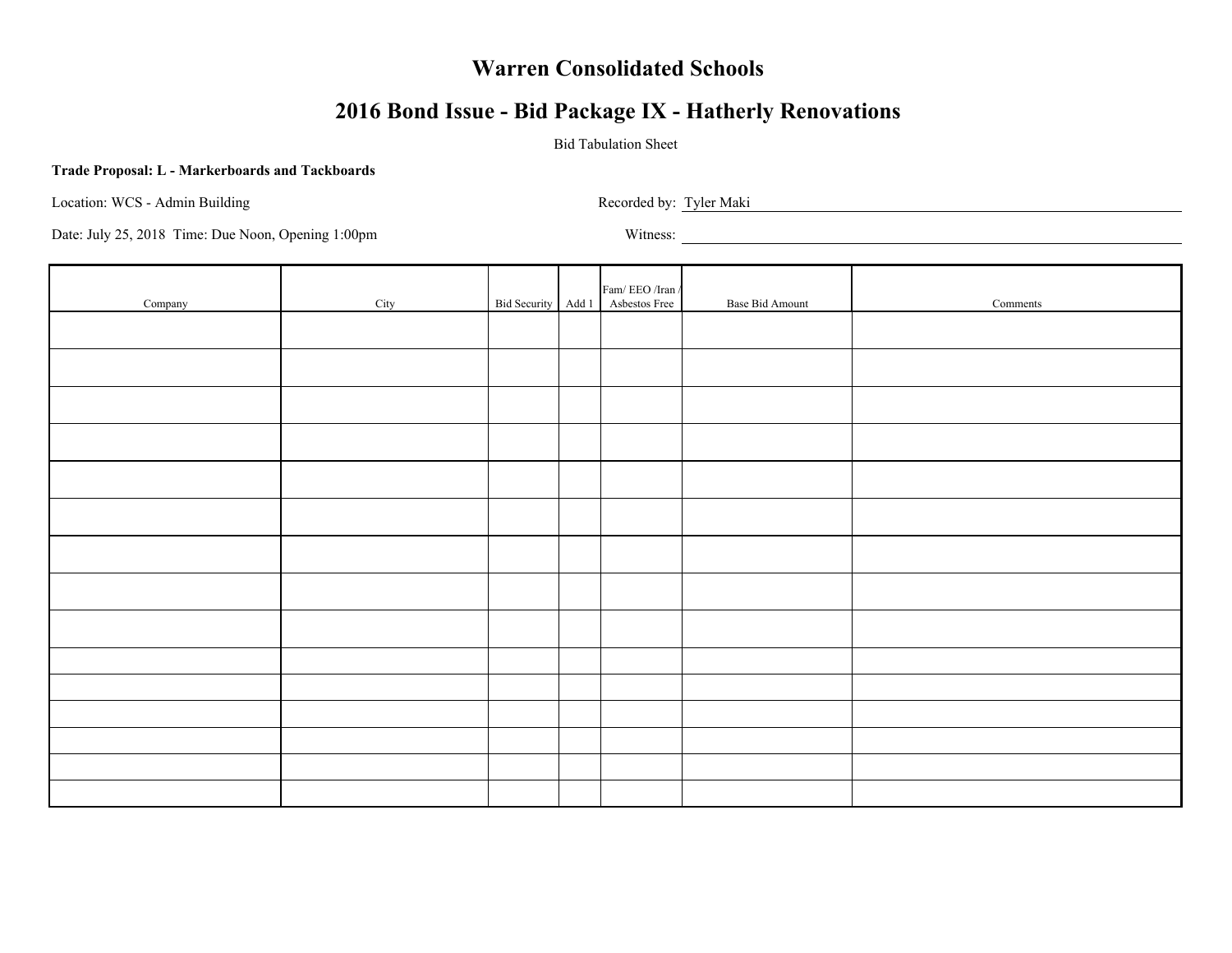# **2016 Bond Issue - Bid Package IX - Hatherly Renovations**

### Bid Tabulation Sheet

#### **Trade Proposal: M - Toilet Partitions**

Location: WCS - Admin Building Recorded by: Tyler Maki Recorded by: Tyler Maki

| Company         | City         |                 |                      | Fam/ EEO /Iran /<br>Bid Security Add 1 Asbestos Free | Base Bid Amount | Comments |
|-----------------|--------------|-----------------|----------------------|------------------------------------------------------|-----------------|----------|
| R.E. Leggette   | Dearborn, MI | N/A             | $\operatorname{Yes}$ | Yes                                                  | \$23,335        |          |
| Steel Equipment | Pontiac, MI  | <b>Bid Bond</b> | $\operatorname{Yes}$ | $\operatorname{Yes}$                                 | \$23,100        |          |
|                 |              |                 |                      |                                                      |                 |          |
|                 |              |                 |                      |                                                      |                 |          |
|                 |              |                 |                      |                                                      |                 |          |
|                 |              |                 |                      |                                                      |                 |          |
|                 |              |                 |                      |                                                      |                 |          |
|                 |              |                 |                      |                                                      |                 |          |
|                 |              |                 |                      |                                                      |                 |          |
|                 |              |                 |                      |                                                      |                 |          |
|                 |              |                 |                      |                                                      |                 |          |
|                 |              |                 |                      |                                                      |                 |          |
|                 |              |                 |                      |                                                      |                 |          |
|                 |              |                 |                      |                                                      |                 |          |
|                 |              |                 |                      |                                                      |                 |          |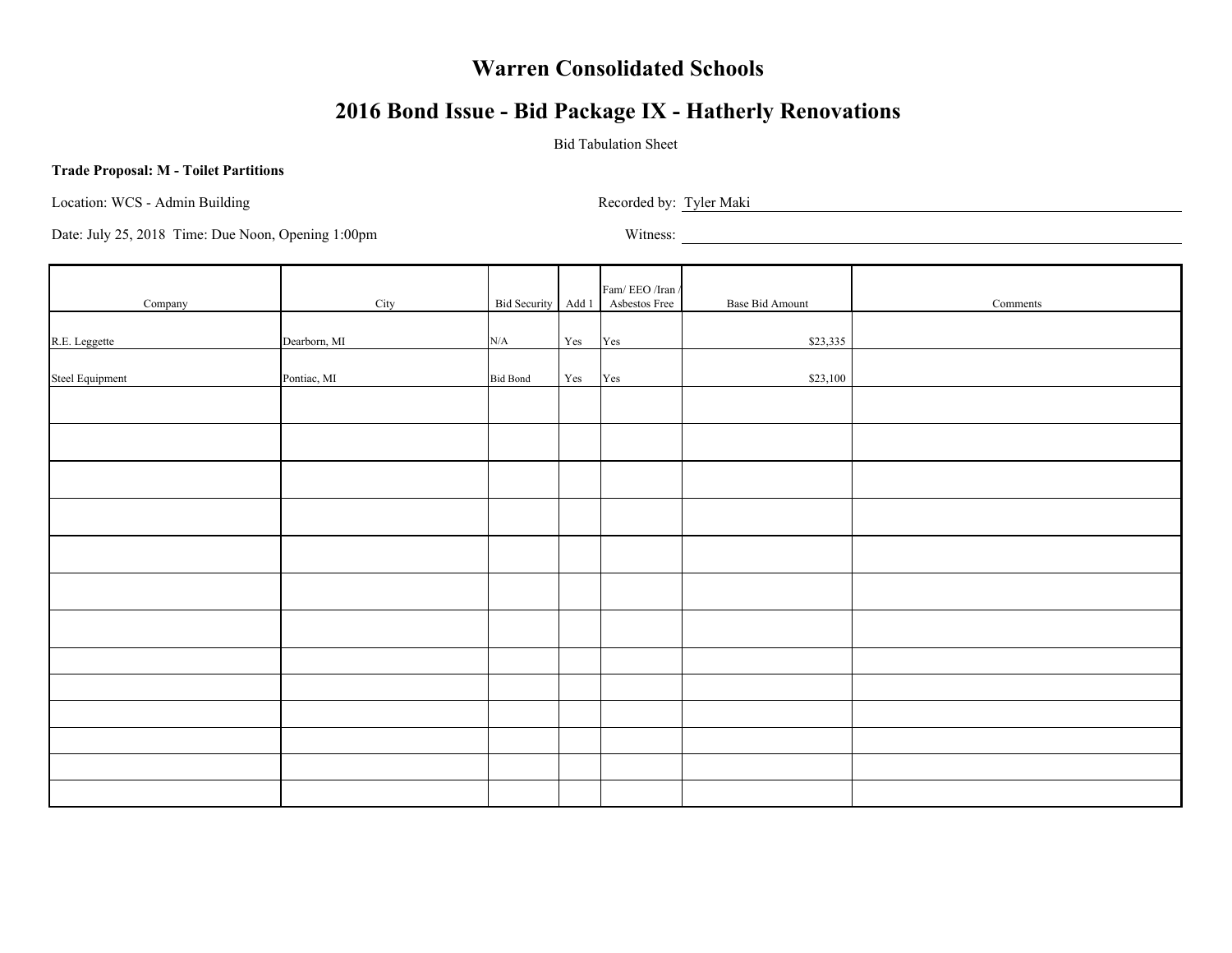# **2016 Bond Issue - Bid Package IX - Hatherly Renovations**

### Bid Tabulation Sheet

#### **Trade Proposal: N - Identification Devices**

Location: WCS - Admin Building Recorded by: Tyler Maki

| Company | City |  | Fam/ $\rm EEO$ /Iran /<br>Bid Security Add 1 Asbestos Free | Base Bid Amount | Comments |
|---------|------|--|------------------------------------------------------------|-----------------|----------|
|         |      |  |                                                            |                 |          |
|         |      |  |                                                            |                 |          |
|         |      |  |                                                            |                 |          |
|         |      |  |                                                            |                 |          |
|         |      |  |                                                            |                 |          |
|         |      |  |                                                            |                 |          |
|         |      |  |                                                            |                 |          |
|         |      |  |                                                            |                 |          |
|         |      |  |                                                            |                 |          |
|         |      |  |                                                            |                 |          |
|         |      |  |                                                            |                 |          |
|         |      |  |                                                            |                 |          |
|         |      |  |                                                            |                 |          |
|         |      |  |                                                            |                 |          |
|         |      |  |                                                            |                 |          |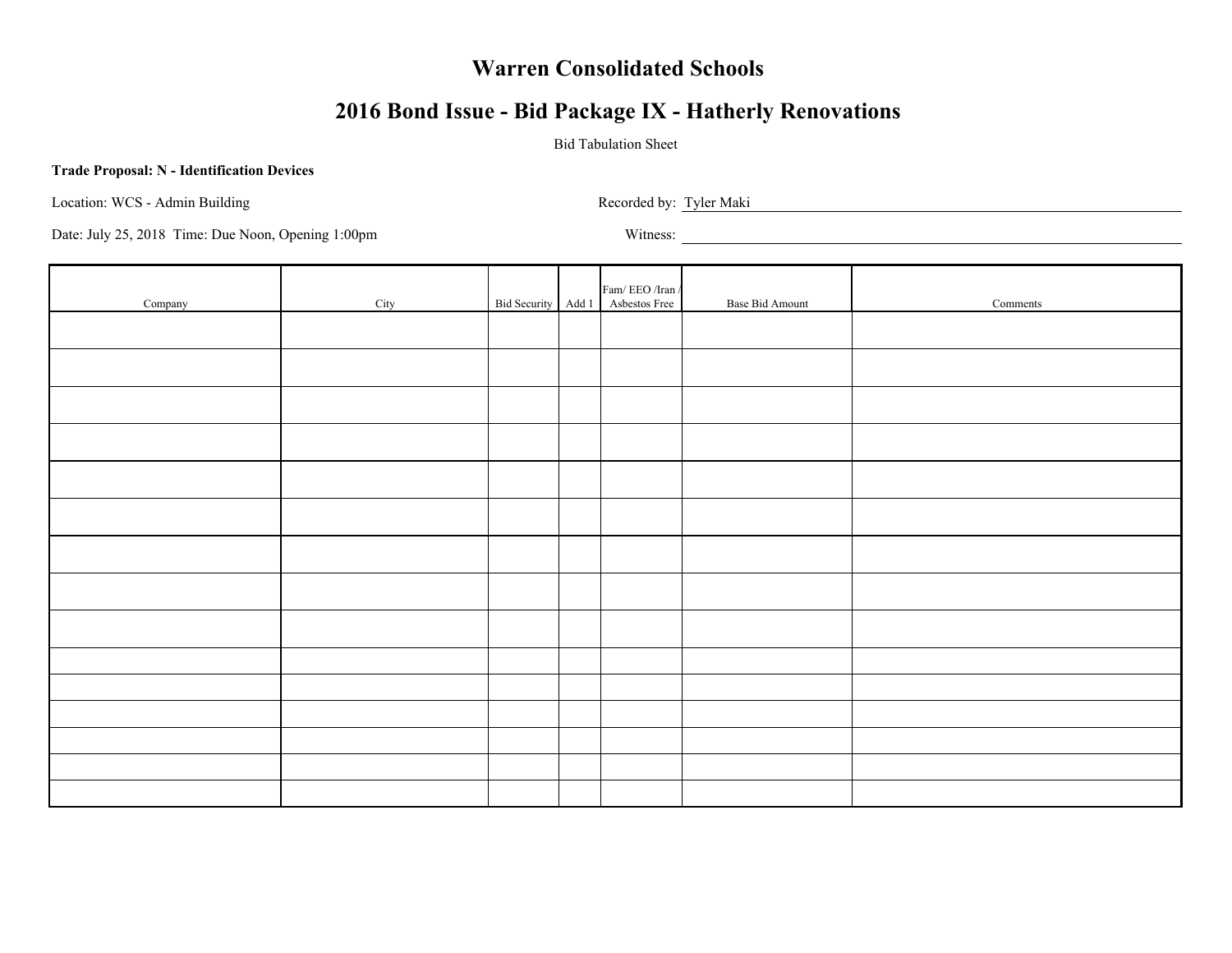# **2016 Bond Issue - Bid Package IX - Hatherly Renovations**

### Bid Tabulation Sheet

#### **Trade Proposal: O - Metal Lockers**

Location: WCS - Admin Building Recorded by: Tyler Maki

| Company         | City        |                 |     | Fam/ EEO /Iran /<br>Bid Security Add 1 Asbestos Free | Base Bid Amount | Comments |
|-----------------|-------------|-----------------|-----|------------------------------------------------------|-----------------|----------|
| Steel Equipment | Pontiac, MI | <b>Bid Bond</b> | Yes | Yes                                                  | \$35,900        |          |
|                 |             |                 |     |                                                      |                 |          |
|                 |             |                 |     |                                                      |                 |          |
|                 |             |                 |     |                                                      |                 |          |
|                 |             |                 |     |                                                      |                 |          |
|                 |             |                 |     |                                                      |                 |          |
|                 |             |                 |     |                                                      |                 |          |
|                 |             |                 |     |                                                      |                 |          |
|                 |             |                 |     |                                                      |                 |          |
|                 |             |                 |     |                                                      |                 |          |
|                 |             |                 |     |                                                      |                 |          |
|                 |             |                 |     |                                                      |                 |          |
|                 |             |                 |     |                                                      |                 |          |
|                 |             |                 |     |                                                      |                 |          |
|                 |             |                 |     |                                                      |                 |          |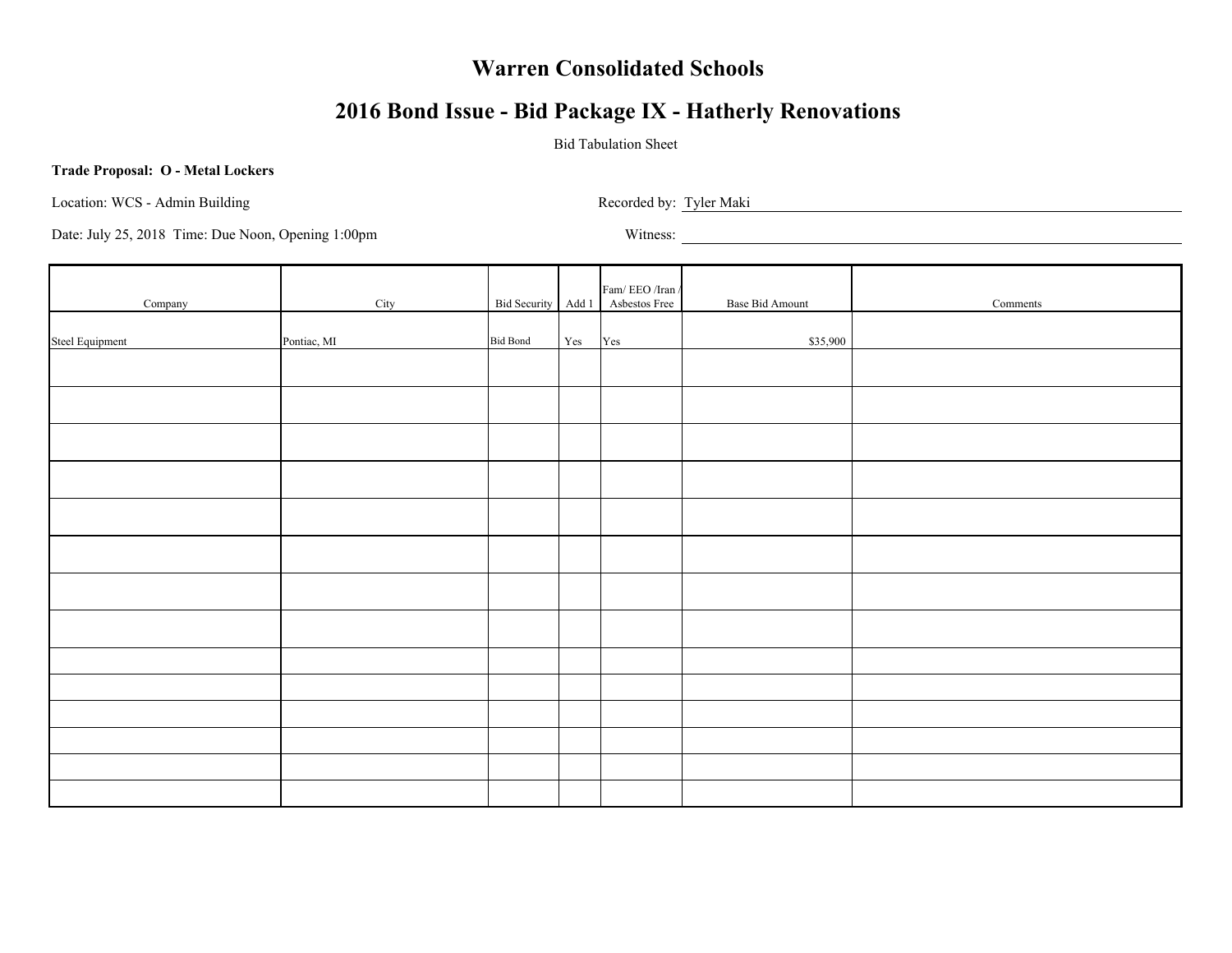# **2016 Bond Issue - Bid Package IX - Hatherly Renovations**

### Bid Tabulation Sheet

#### **Trade Proposal: P - Window Treatment**

Location: WCS - Admin Building Recorded by: Tyler Maki Recorded by: Tyler Maki

| Company             | City               |           |                      | Fam/EEO/Iran/<br>Bid Security Add 1 Asbestos Free | Base Bid Amount | Comments              |
|---------------------|--------------------|-----------|----------------------|---------------------------------------------------|-----------------|-----------------------|
| The Rose Collection | Pleasant Ridge, MI | N/A       | Yes                  | Yes                                               | \$1,792         |                       |
|                     |                    |           |                      |                                                   |                 |                       |
| The Sheer Shop      | Shelby Township    | $\rm N/A$ | $\operatorname{Yes}$ | Yes                                               |                 | \$1,358 Clarification |
|                     |                    |           |                      |                                                   |                 |                       |
|                     |                    |           |                      |                                                   |                 |                       |
|                     |                    |           |                      |                                                   |                 |                       |
|                     |                    |           |                      |                                                   |                 |                       |
|                     |                    |           |                      |                                                   |                 |                       |
|                     |                    |           |                      |                                                   |                 |                       |
|                     |                    |           |                      |                                                   |                 |                       |
|                     |                    |           |                      |                                                   |                 |                       |
|                     |                    |           |                      |                                                   |                 |                       |
|                     |                    |           |                      |                                                   |                 |                       |
|                     |                    |           |                      |                                                   |                 |                       |
|                     |                    |           |                      |                                                   |                 |                       |
|                     |                    |           |                      |                                                   |                 |                       |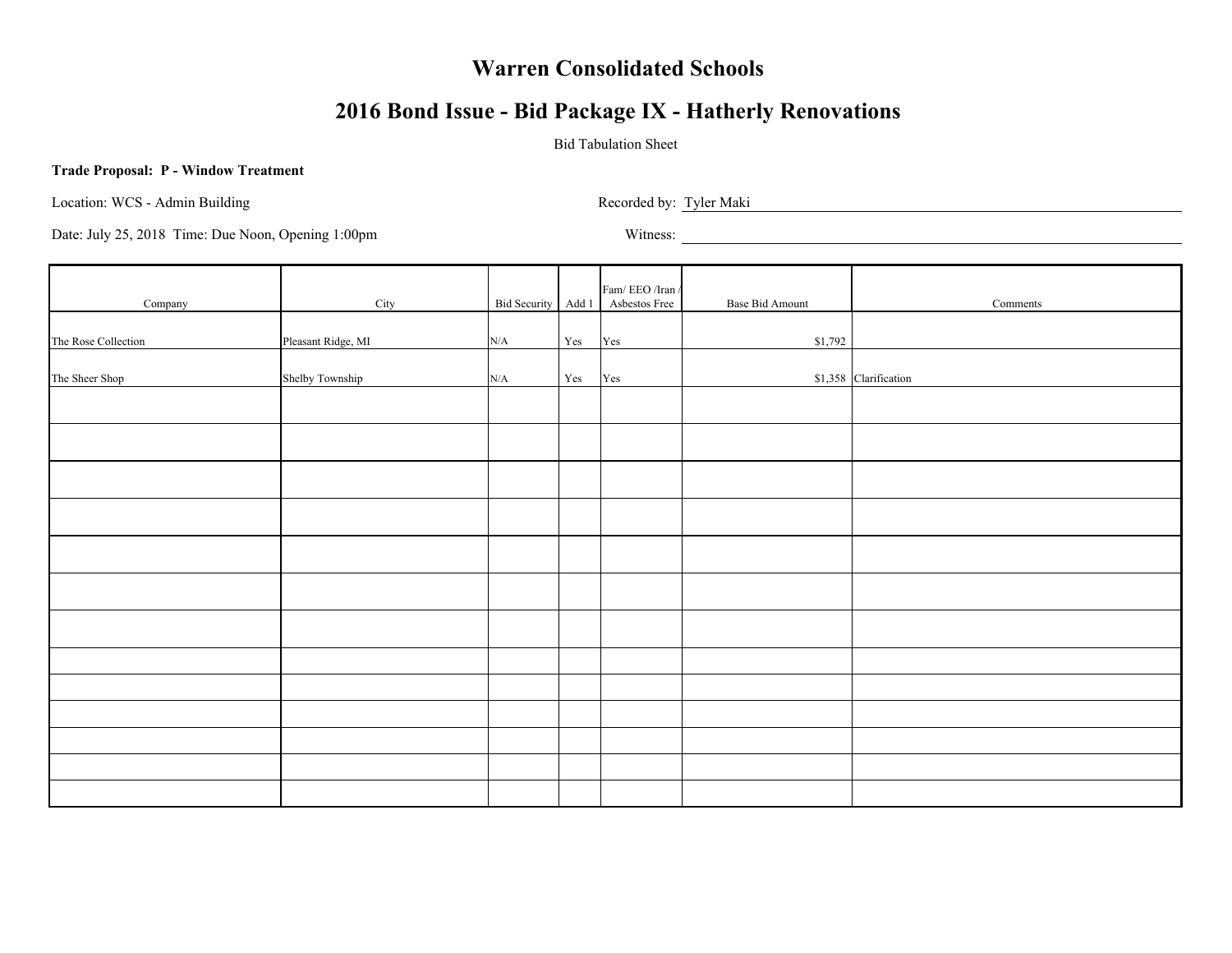# **2016 Bond Issue - Bid Package IX - Hatherly Renovations**

### Bid Tabulation Sheet

#### **Trade Proposal: Q - Mechanical**

Location: WCS - Admin Building Recorded by: Tyler Maki

| Company                      | City           |                 |                      | Fam/EEO/Iran/<br>Bid Security Add 1 Asbestos Free | <b>Base Bid Amount</b> | Comments                      |
|------------------------------|----------------|-----------------|----------------------|---------------------------------------------------|------------------------|-------------------------------|
| J.M. & Sons Plumbing Company | Brighton, MI   | <b>Bid Bond</b> | Yes                  | Yes                                               | \$584,892              |                               |
|                              |                |                 |                      |                                                   |                        |                               |
| <b>Tech Mechanical</b>       | Pontiac, MI    | <b>Bid Bond</b> | Yes                  | Yes                                               | \$681,528              |                               |
| Dickerson Mechanical Inc.    | Davison, MI    | <b>Bid Bond</b> | $\operatorname{Yes}$ | Yes                                               | \$471,000              |                               |
| Great Lakes Mechanical       | Dearborn, MI   | <b>Bid Bond</b> | $\operatorname{Yes}$ | Yes                                               |                        | \$598,000 Clarification       |
| <b>Contrast Mechanical</b>   | Macomb, MI     | <b>Bid Bond</b> | Yes                  | Yes                                               |                        | \$434,000 Voluntary Alternate |
| Tempco Mechanical            | Farmington, MI | <b>Bid Bond</b> | Yes                  | Yes                                               | \$531,500              |                               |
|                              |                |                 |                      |                                                   |                        |                               |
|                              |                |                 |                      |                                                   |                        |                               |
|                              |                |                 |                      |                                                   |                        |                               |
|                              |                |                 |                      |                                                   |                        |                               |
|                              |                |                 |                      |                                                   |                        |                               |
|                              |                |                 |                      |                                                   |                        |                               |
|                              |                |                 |                      |                                                   |                        |                               |
|                              |                |                 |                      |                                                   |                        |                               |
|                              |                |                 |                      |                                                   |                        |                               |